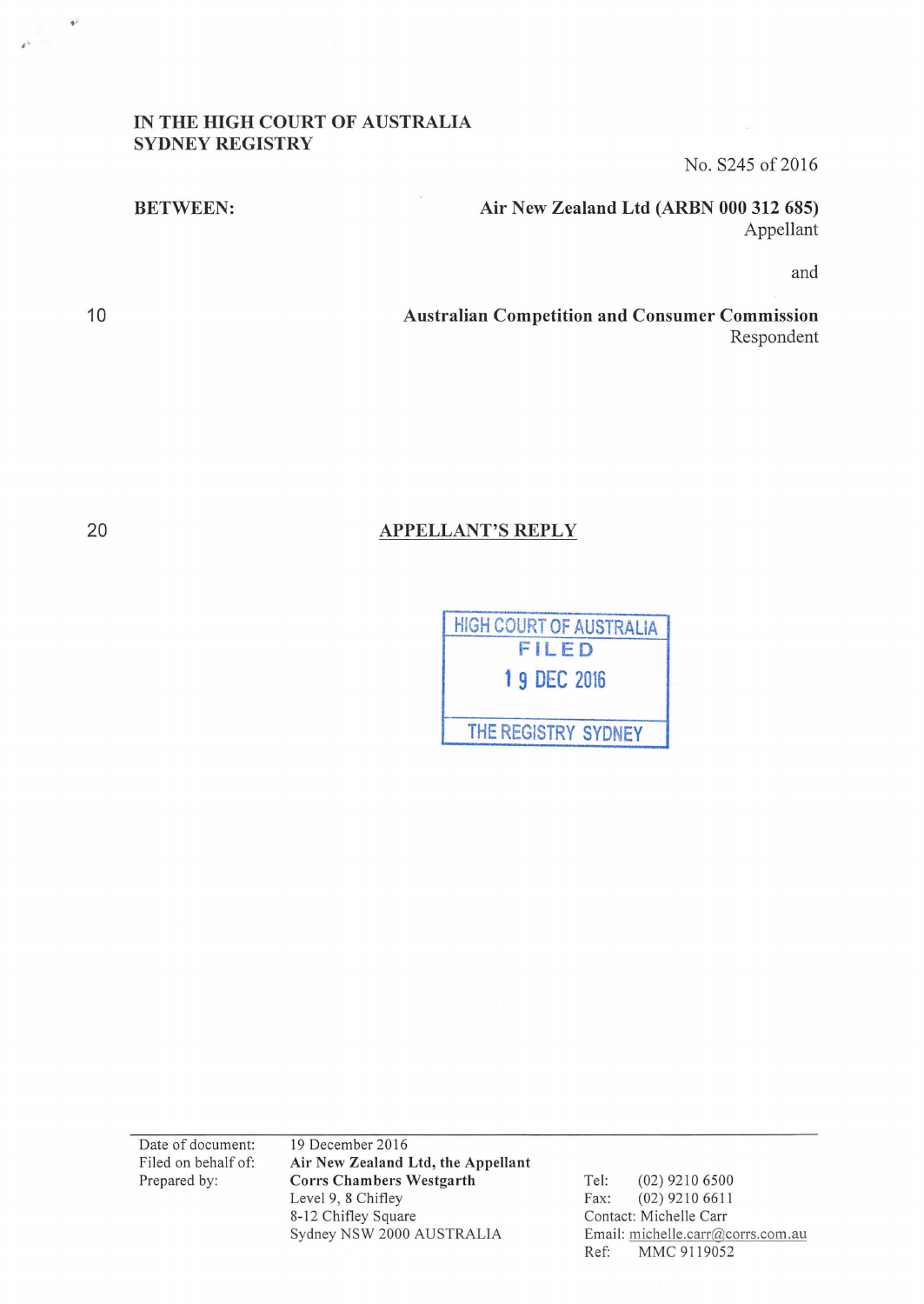## **PART I CERTIFICATION**

1 These submissions are in a form suitable for publication on the Internet.

## **PARTII REPLY**

### **Market In Australia**

*Market definition as a "flexible and evaluative process"* 

2 The proposition that the purpose of market definition is itself "flexible", or that the principles relevant to defining markets are subject to change, is novel and has never been accepted by any Australian court. Markets are defined to identify the degree of market power of the firms whose conduct is in question. It is in that sense that market definition is 10 sometimes described as a "purposive" (or "instrumental or functional") exercise.<sup>1</sup> It has never been suggested that the purpose changes from case to case, nor that markets may be defined in a manner which, though irrelevant to an analysis of market power, is thought to serve some other end. In particular, it has never previously been suggested that it is a relevant purpose of market definition to 'catch' extraterritorial conduct that might be thought to warrant some disapprobation.

3 Neither are the principles governing the process of market definition flexible, or subject to change from case to case. At least since *QCMA,* markets have been defined by considerations of substitutability between products, and between geographic sources of supply. That reflects the purposive or instrumental nature of the market definition exercise: **20** it is the possibility of substitution, from one product to another, and from one geographic source of supply to another, that constrains a firm's market power (its ability to give less and charge more).<sup>2</sup>

4 Nothing that Deane J or Dawson **J** said in *Queensland Wire,* that the Full Court said in *Taprobane Tours,* or in the Swanson Committee's report, suggests otherwise (cf. RS NZ[40]-[43]). Those authorities simply state that substitutability is always a question of degree, and that judgment is thus involved in defining the outer limits of a market in any given case.3 Of course, there is no issue as to whether a particular product or geographic source of supply is inside or outside the market having regard to degrees of substitutability here, because the unchallenged finding of fact was that *all* of the places at which 30 substitution could occur between competing suppliers were outside Australia (TJ[260], [264], [319]-[321], [336]).

5 The muted submission that the words "or otherwise competitive with" expand the process of market definition to matters beyond considerations of substitutability is irreconcilable with the decisions of this Court in *Queensland Wire, Boral* and, most recently, *ACCC v Flight Centre Travel Group* [2016] HCA 49. As the Full Court in *Seven Network v News Ltd* (2009) 182 FCR 160 at [621] observed, the phrase "substitutable for, or otherwise competitive with" is intended to reflect the fact that there will always be degrees of substitutability and that markets are not limited to perfectly substitutable products.

,.

,.

<sup>&</sup>lt;sup>1</sup> Taprobane Tours (1991) 33 FCR 158 at 179 (French J, Spender and O'Loughlin JJ agreeing); *ACCC* v *Flight Centre Travel Group* [2016] HCA 49 at [69] (Kiefel and Gageler JJ).

<sup>&</sup>lt;sup>2</sup> QCMA (1976) 8 ALR 481 at 517.<br><sup>3</sup> See generally, *Arnotts Limited v Trade Practices Commission* (1990) 24 FCR 313 at 332 (Lockhart, Wilcox and Gummow JJ); *Mark Lyons v Bursill Sportsgear* (1987) 75 ALR 581 at 588 (Wilcox J); *General Newspapers v Australian and Overseas Telecommunications Corporation* (1993) 40 FCR 98 at 117 (Wilcox J); Donald & Heydon, *Trade Practices Law* (Vol 1, 1978), at 93.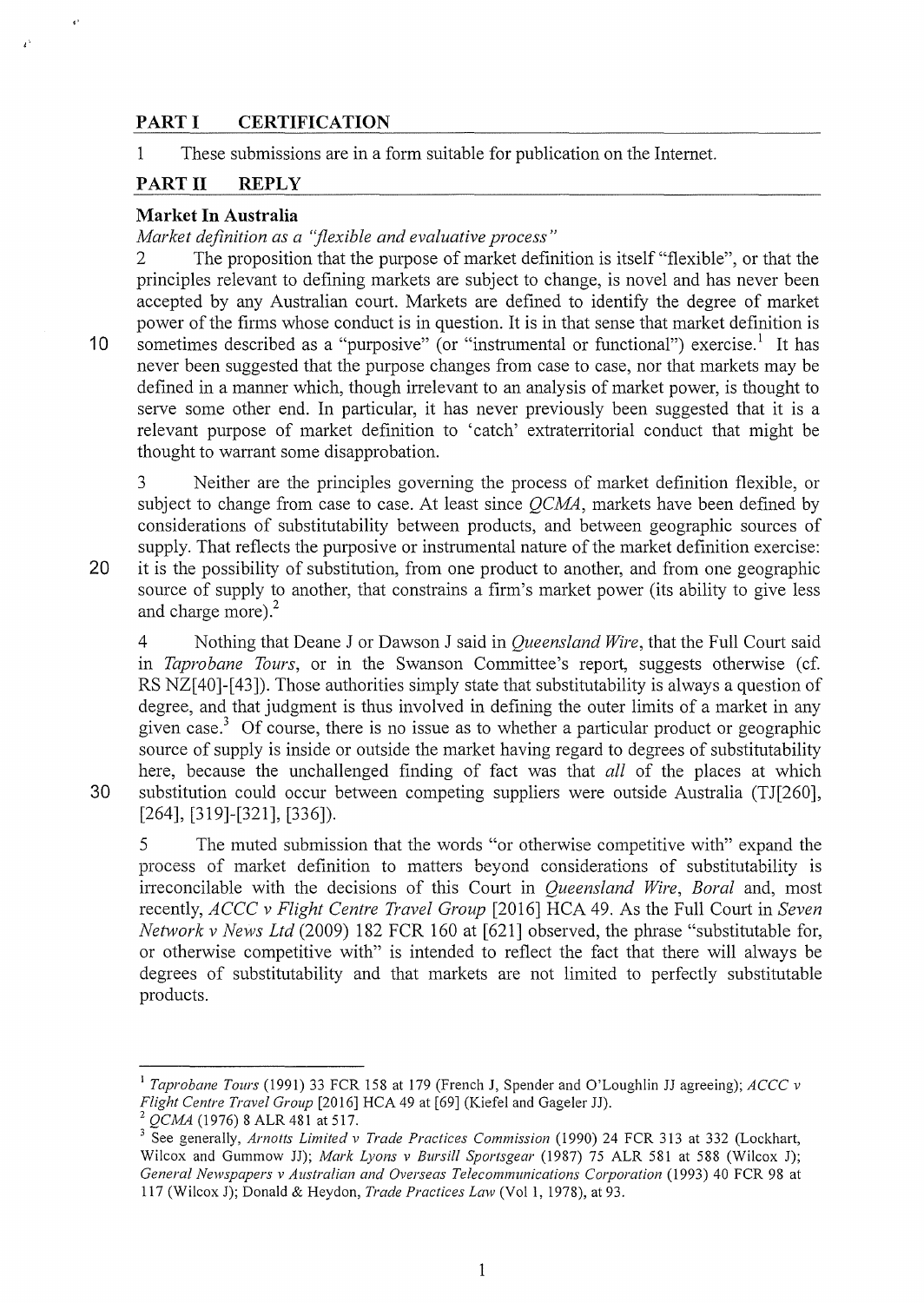6 The ACCC fails to identify what factors apart from substitutability might be relevant to market definition, or why they would be relevant to the assessment of market power. The ACCC relies on a passage from the first edition of Donald and Heydon, *Trade Practices Law* (1978) (at RS NZ[44]), but the significance of the matters referred to by those learned authors is that they affect an assessment of whether two or more products or sources of supply are substitutable: see *Boral* 215 CLR 457-458 [257]-[259] (McHugh J). Those matters have no relevance to the market definition exercise independent of questions of substitutability because they do not, standing alone, assist in the identification of market power.

## 10 The Findings as to Substitutability

7 The discussion at RS NZ[54]-[64] does not accurately reflect the primary judge's findings with respect to the question of substitutability, nor does the ACCC engage with the consequences of the primary judge's findings in this regard.

8 There was a significant contest at trial regarding the scope of the geographic dimension of the market. The effect of the weight of the economic expert evidence was that the geographic dimension of a market is defined by the locations of the substitutable sources of supply.<sup>4</sup> In a joint report to the Court, Professor Jeffrey Church, an economist called by the ACCC, and Professor Richard Gilbert, the economist called by Air New Zealand, agreed the following propositions with respect to how the geographic extent or 20 location of a market is determined according to economic principle: $5$ 

> 10. The geographic dimension of a market describes the locations of the suppliers of the products that consumers consider to be close substitutes for each other.

> 11. The importance of geographic market definition is not to identify a geographic area or location of consumers affected by anticompetitive conduct, but to identify the locations and identities of suppliers that consumers view as close substitutes for each other.

9 Consistently with those principles, the trial judge concluded that the geographic dimension of the relevant markets did not extend to Australia because there were no locations in Australia at which the relevant products were bought or sold (TJ[260], [263]- [264], [319]-[323], [336]). In each case, the acquisition of the relevant products occurred in 30 Hong Kong and Singapore as a result of negotiations between foreign freight forwarders and airlines at the port of origin (TJ[97], [266]), and as a result of transactions in which the relevant services were contracted and paid for in Hong Kong and Singapore (TJ[111], [114], [121], [258]). In those circumstances, to say that the relevant markets were 'in Australia' would be at odds with the commercial reality that substitution could only ever occur outside Australia by switching between competing suppliers in Hong Kong and Singapore.

<sup>4</sup> Rather than relying on the testimonial economic evidence adduced in the case, the ACCC seeks to rely at RS NZ [60] on part of a single footnote in an article by G J Werden entitled, "The History of Antitrust Delineation". As will be apparent from the title of that article, it was not concerned with the question of how one locates a market for purposes of competition law, unlike the extensive economic evidence that

was adduced by the parties on that question.<br><sup>5</sup> At RS NZ[59], the ACCC implies that Professor Church in some way resiled from these propositions in his oral evidence. It is unclear from the quoted passage that he did so and unlikely that he was intending to depart in substance from the statements of economic principle with which he agreed in the Joint Report. In any event, it is such statements of principle, rather than an individual economist's view as to their application to the particular facts of this case, that the Court would principally have regard. The Joint Report is in any event consistent with, e.g., *QCMA* 8 ALR 517 and *ACCC v Flight Centre Travel Group Limited* [2016] HCA 49 at [126]. See also *ACCC v Cement Australia* (2013) 310 ALR 165 at 344 [972] (Greenwood J); *QIW Retailers Ltd v Davids Holdings Pty Ltd (No 3)* (1993) 42 FCR 255 at 267 (Spender J); Donald & Heydon, *Trade Practices Law* (Vol1, 1978), at 93.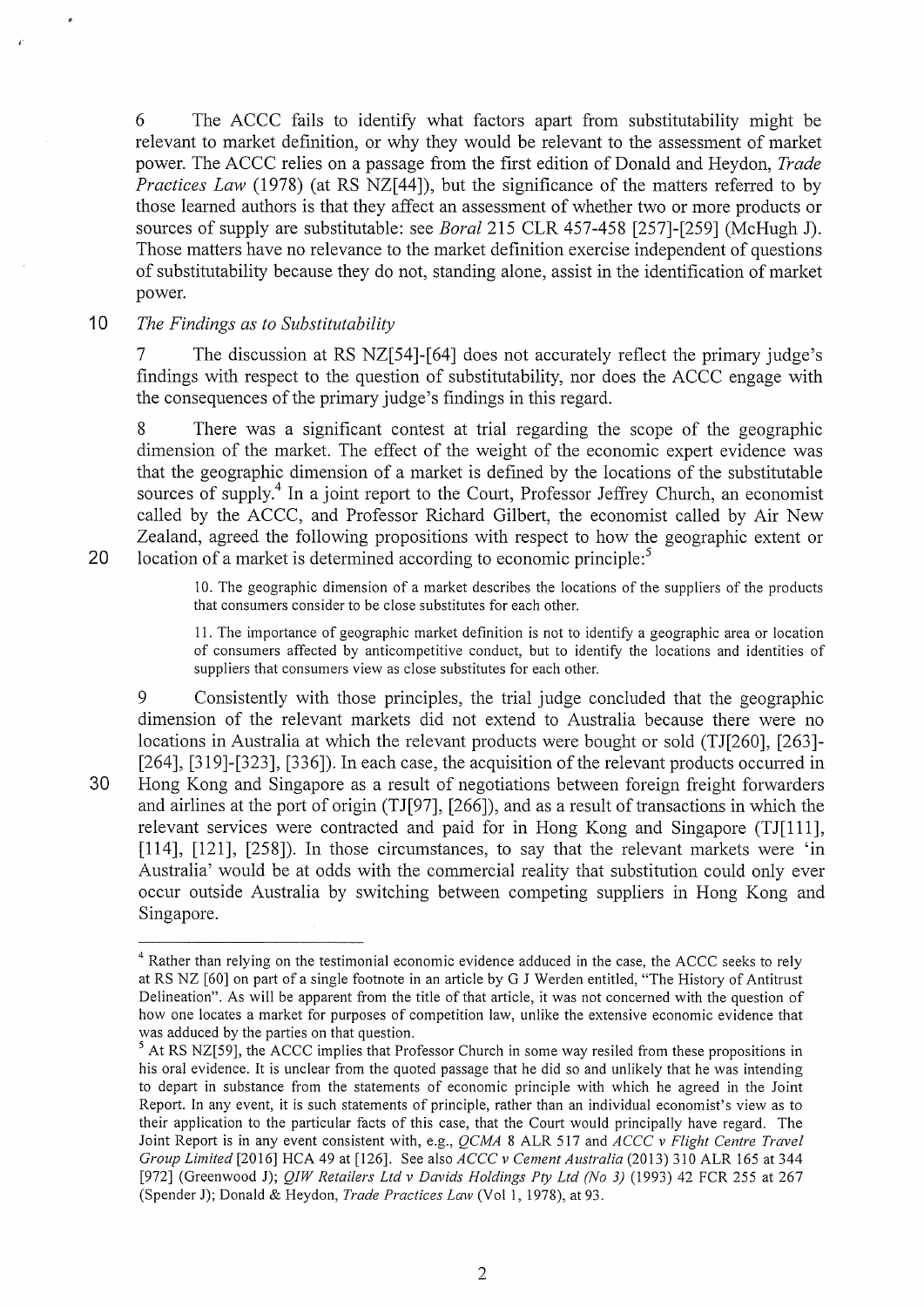10 The trial judge made no finding that the geographic dimension of the market extended to Australia because the services were partly performed in Australia or because there were large shippers who were market participants in Australia (cf. RS NZ [61]). At TJ[262], the trial judge was simply summarising a submission advanced by the ACCC (see at TJ [261]). It is clear that he rejected the submission at TJ [264].

11 The ACCC criticises the primary judge and Yates **J** for focusing on the locations at which substitution could occur as the principal consideration in defining a market and contends that such an approach was unsupported by authority (RS NZ [73]). That submission ignores the seminal passage from *QCMA* in which the Tribunal expressly 10 endorsed an approach to market definition that focused, in its geographic aspect, on the location of substitutable sources of supply (see AS[29]). The ACCC relies instead on more general descriptions of the market concept, such as French J's description of a market in *Taprobane Tours* as comprising "a range of economic activities ... the class or classes of products ... which are the subject of those activities and the geographic area within which those activities occur." A similar description was used by Kiefel and Gageler JJ in *Flight Centre* [2016] HCA 49 at [67] in noting that the geographic dimension of a market is "the physical area within which ... services are supplied". Such descriptions are convenient shorthand, particularly given that, in most markets, the place a product is supplied will be identical to the locations of the suppliers amongst whom substitution can occur. Caution is 20 required, however, before such statements are sought to be applied in cases where the process of providing goods or performing services occurs in multiple locations, and where those locations differ from the locations at which substitution can occur.

## *Locating a Market Without Reference to Substitutability*

12 The approach advocated by the ACCC is to separate the question of market definition from market location. The ACCC contends that, even if the former is defined by substitutability, the latter is determined by other factors. In particular, the ACCC highlights seven matters which, in its submission, yield a "straightforward" answer as to whether the market is 'in Australia' in the present case, irrespective of questions of substitutability (RS NZ  $[66]$ ). Those matters are that (a) the relevant routes extended to ports in Australia; (b) 30 the services were "physically performed in Australia"; (c) the airlines had to obtain

regulatory approvals in Australia; (d) the participants in the market included entities that operated in Australia; (e) the airlines competed for custom in Australia; (f) the services were marketed in Australia to large shippers; and (g) demand for the services existed in Australia.

13 In relation to those matters, *first,* the ACCC does not explain why this list of matters is relevant to locating the market having regard to the language of s 4E, the authorities or the purpose of the market definition exercise. Again, this reflects the fundamental difficulty with the ACCC's submissions, being that the ACCC fails to state any coherent principle which determines when a market will be in Australia. The same is **40** true of the majority's decision below.

 $\rightarrow$ 

14 *Secondly,* the ACCC does not state whether each of these factors is essential or necessary to the conclusion that the relevant markets were in Australia, or whether some are fundamental and others incidental to that conclusion. The ACCC appears to accept, for example, that the existence of regulatory approvals in Australia is itself insufficient to locate a market (RS NZ [99]), and that mere performance of a service in Australia will likewise not necessarily locate a market in this country (RS NZ [95]). What is then missing from the ACCC's analysis is any attempt to identify when these factors will and will not matter.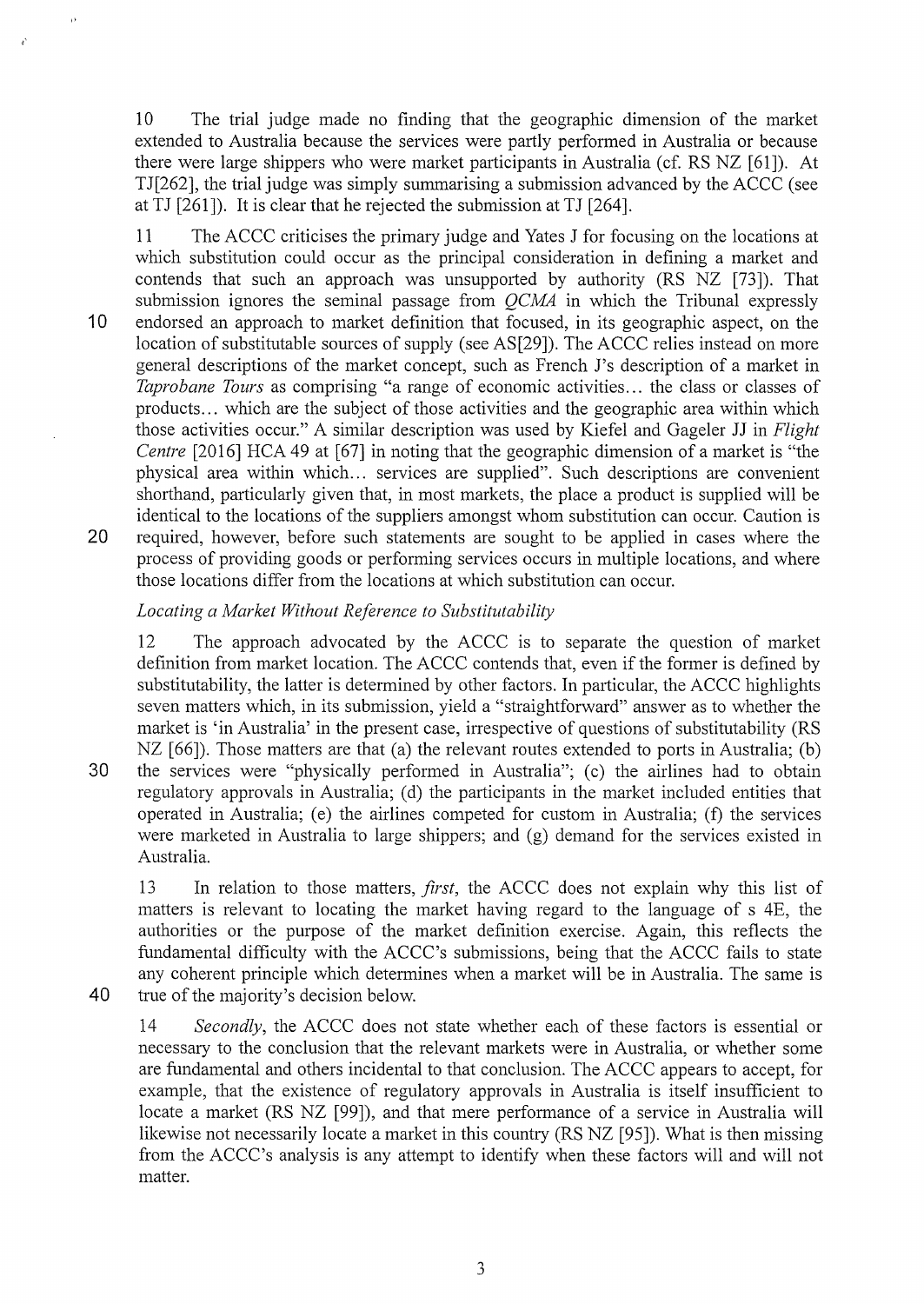15 *Thirdly,* almost all of these matters amount to the proposition that the services in question were performed, in part, in Australia. The circumstance that the relevant routes extended to Australia necessarily meant that some part of the services would be physically performed in Australia, that competitors would conduct some activity in Australia, and that some comparative assessment of performance could consequently occur in Australia. Nevertheless, the place of performance of service has never been taken to define the location of a market for purposes of the Act. That is because the location of where services are performed tells one nothing about which suppliers operate to constrain the market power of the firms whose conduct is in question.

10 16 *Fourthly,* the seven matters identified by the ACCC relate almost entirely to aspects of the performance of the services, rather than the relevant rivalry being that which occurs before the service is supplied. The time at which market power can be relevantly constrained by purchasers is the time at which substitution can occur. Once that opportunity has been lost, the relevant rivalry in respect of a particular service for a particular customer is at an end (at least until the time of some subsequent transaction). In the present case, there was, in each case, no possibility of substitution once the planes left Hong Kong and Singapore respectively. A customer could not revisit its choice of supplier mid-air while the plane was over the South China Sea, or after the planes landed in Australia. To say that the market was located in Australia in such circumstances again 20 misrepresents commercial reality: the purchaser's capacity to constrain any exercise of market power by the airlines existed, on each occasion, only at the time before the planes departed when switching could occur between suppliers in Hong Kong and Singapore.

17 *Fifthly,* the ACCC's final three propositions are apt to mislead. The primary judge stopped short of finding that any large shippers were the airlines' customers. To the contrary, his Honour found that the relevant transactions in this case were typically priced, negotiated and paid for at the place of origin (TJ[94], [97], [108], [258], [266]); that airlines principally dealt with freight forwarders, rather than shippers (TJ[221], [268]-[269], [309]); and that, other than in extremely rare cases, the airlines dealt only with a freight forwarder at origin with whom the price of the relevant service was negotiated and 30 agreed (TJ[94], [97], [108], [121], [258], [266]). The air waybills were cut at origin (TJ[111], [114]) and it was the freight forwarder at origin that was usually obliged to pay the airline for its services (TJ[121], [123]).

18 It follows from these findings that the present case is not one in which customers in Australia were transacting by phone or internet with suppliers abroad. The commerce involved was much more localised in nature, and almost wholly confined to negotiations, dealings and transactions in Hong Kong and Singapore between freight forwarders and airlines in those places. To suggest that the relevant market extended to Australia in those circumstances merely because there was derived demand in Australia, or because airlines were alive to the existence of such demand, involves a significant degree of commercial 40 unreality. The existence of such demand does not alter the reality that the relevant services were bought and sold overseas in localised transactions in Hong Kong and Singapore and not in a market in Australia.

## **Foreign State Compulsion**

19 Air New Zealand's submissions do not involve any dispute about any primary fact concerning the CAD's procedures (to use a neutral term) (cf. RS GA [36]-[40]). The only issue is whether those procedures were of a character such that compliance with them means that there was no contravention of s 45 of the Act. The submission that those

 $\ddot{\phantom{0}}$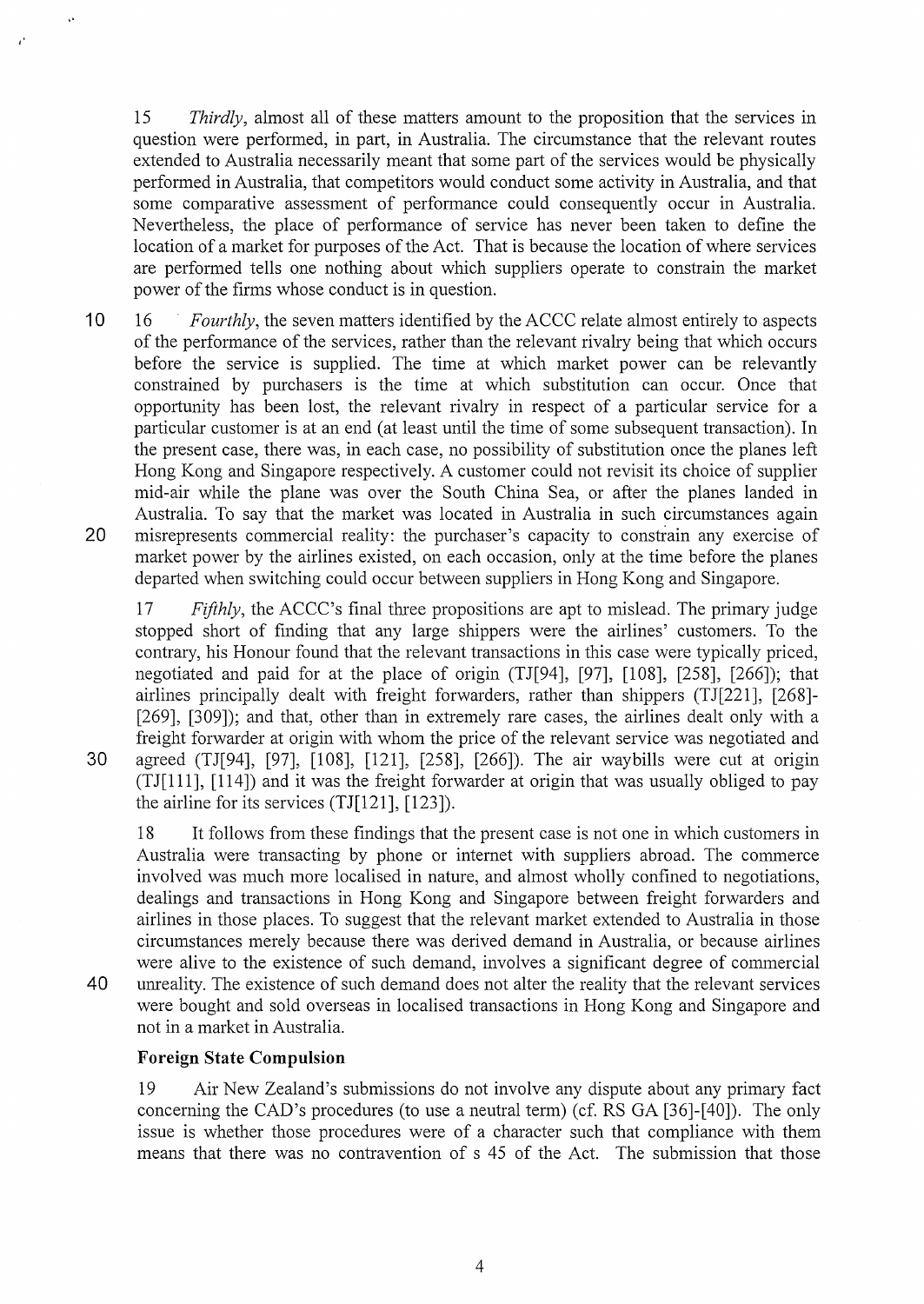procedures were simply "an administrative practice that was not mandatory" (RS GA [39]) cannot stand in light of the critical facts, including:

a) CAD representatives stated to airline representatives that "if you want an approval to charge [a fuel surcharge] in accordance with an [index mechanism], all airlines must agree to a single mechanism, not multiple mechanisms", and that from the CAD's perspective it was "not possible to implement and monitor more than one [index mechanism] in Hong Kong" (TJ [435]);

b) The CAD stated in official correspondence to the European Commission that it "require[d] that the BAR-CSC and the participating carriers agree on the details of the collective applications, including the amount of the surcharge for which the approval was sought, ... and the single mechanism to be used for determining the surcharge. The CAD also mandated and required the participating carriers to levy specifically the surcharge approved" (TJ [444]);

c) Early on, when Lufthansa had indicated to the CAD that it wished to have its own index mechanism, CAD "strongly recommended" that Lufthansa not make such an application, and conveyed that it "will not support the new [index mechanism] even if [Lufthansa] would apply ... separately. [CAD] want it easy and transparent" (ACCC.003.011.0010);

d) The BAR-CSC understood the CAD's position in relation to joint applications to constitute a "direction" (TJ [437]).

20 There is no requirement, before the defence can succeed, for a written "law or regulation subject to penal or other severe sanction". If nothing else, such a test is inappropriate where non-compliance simply leads to an inability to obtain a necessary approval, as no futiher sanction is required to produce compliance. Moreover, caution needs to be exercised in measuring the legal requirements of other nations against an Australian standard.<sup>7</sup>

21 As to the suggestion that Air New Zealand either explicitly or impliedly desired to be subject to CAD's requirements, the findings below do not support such a conclusion (see, e.g., TJ [651]). More significantly, however, the question whether there has been a 30 contravention of the Act cannot depend on whether an airline was subjectively pleased that it was subject to the CAD's requirements, or even whether it would have done exactly the same thing had the law not required it to do so. The fact remains that the CAD required a single application from all airlines wishing to use an index mechanism and there is nothing that Air New Zealand could have done to get around that fact.

 $\frac{1}{\sqrt{2}}$ <br>Bret Walker Nicholas Owens Robert Yezerski

T: (02) 8257 2527 T: (02) 8257 2578 T: (02) 9376 0660 F: (02) 9221 7974 F: (02) 9221 8387 F: (02) 9376 0699

maggie.dalton@stjames.net.au nowens@stjames.net.au robert.yezerski@banco.net.au

10

<sup>6</sup> Cf. the quotation from *Restatement 3d: Foreign Relations Law of the United States* at fn. 17 of RS GA[41]. The contrary is demonstrated by, inter alia, *lnteramerican Refining Carp v Texaco Maracaibo !ne* 307 F Supp 1291 (D Del, 1970) at 1294-5; *Animal Science Products v China National Metals and Minerals Import and Export Corporation* 702 F Supp 2d 320 (DNJ, 2010) at 425; *In re Vitamin* C *Antitrust Litigation* (2nd Cir., 2016); *Asia Motors France SA v Commission of the European Communities* [1996] ECR II-961 at 65.<br><sup>7</sup> See *In re Vitamin C Antitrust Litigation* (2<sup>nd</sup> Cir., 2016).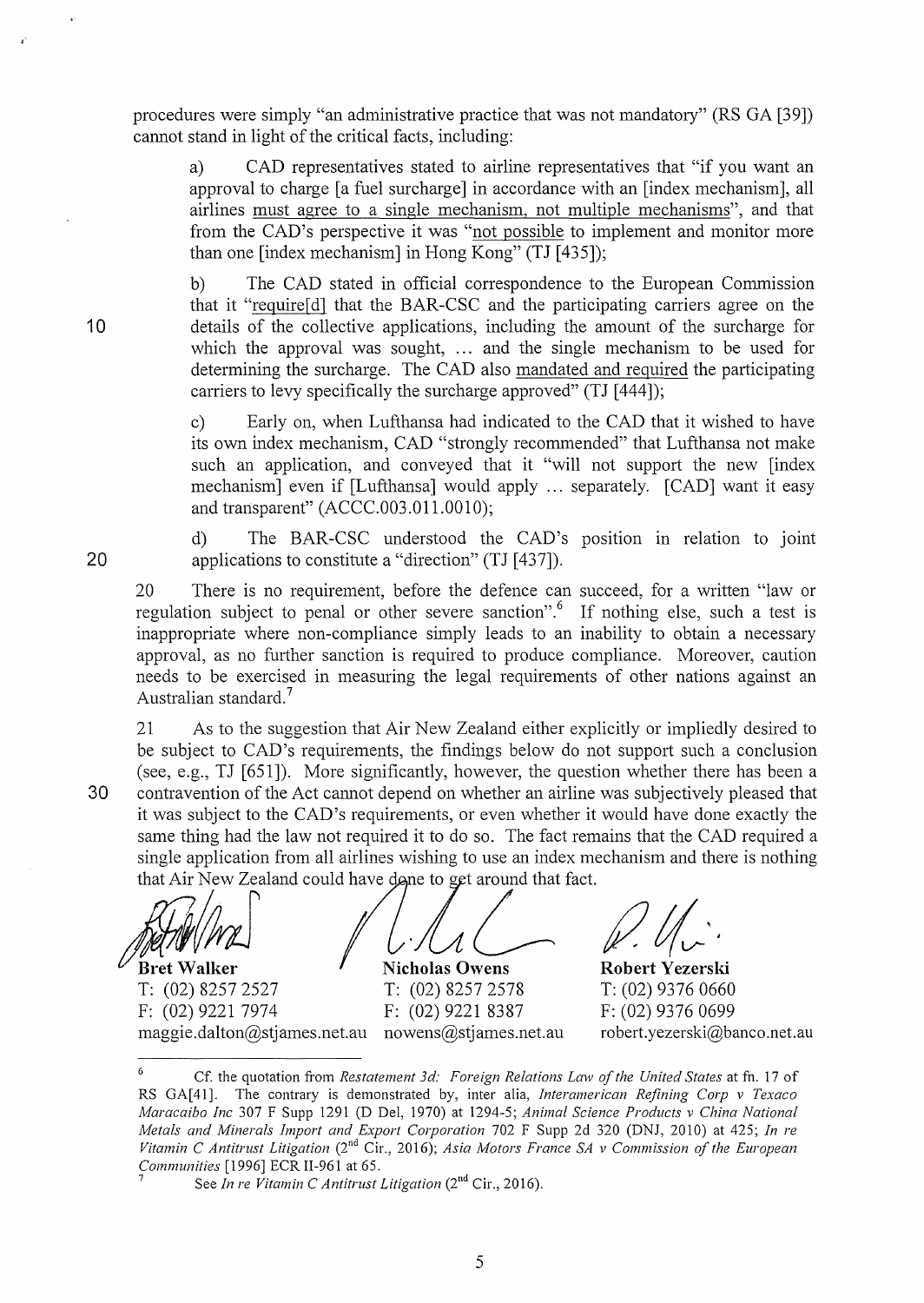# ANNEXURE TO APPELLANT'S REPLY

10

 $\tilde{\mathbf{r}}$ 

 $\mathcal{L}$ 

Date of document: 13 April 2002

| Description: | <b>Email entitled Implementation of Fuel</b><br><b>Surcharge Decided</b> |
|--------------|--------------------------------------------------------------------------|
|              | <b>[Evidence: FCA document ID</b><br>ACCC.003.011.0010, FCAFC tab0728]   |
|              | (tendered during day 22 of trial, transcript<br>not reproduced)          |

30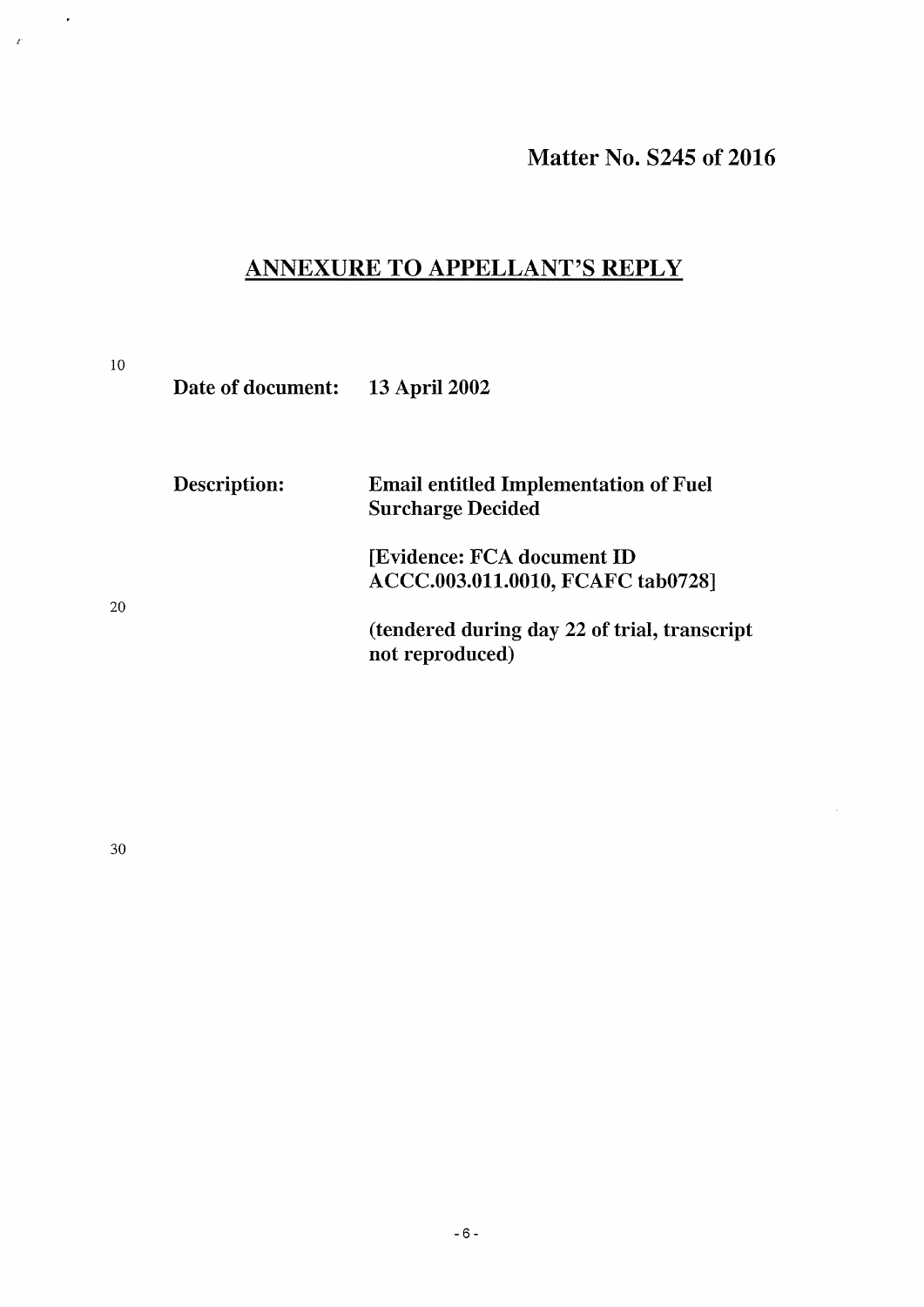

| Sent:<br>To:<br>Cc:<br>Subject:                                                                                                                                                             | Saturday, April 13, 2002 8:12 AM<br>HEITMANN, AXEL CARGO; HERNIG, CARSTEN<br>SCHLINGENSIEPEN, MARTIN; LIU, JAMES; KING, WILSON; CHOY, THOMAS; NAEVE,                                                                                                                                                                                                  |
|---------------------------------------------------------------------------------------------------------------------------------------------------------------------------------------------|-------------------------------------------------------------------------------------------------------------------------------------------------------------------------------------------------------------------------------------------------------------------------------------------------------------------------------------------------------|
|                                                                                                                                                                                             |                                                                                                                                                                                                                                                                                                                                                       |
|                                                                                                                                                                                             |                                                                                                                                                                                                                                                                                                                                                       |
|                                                                                                                                                                                             | <b>FRANK</b>                                                                                                                                                                                                                                                                                                                                          |
|                                                                                                                                                                                             | RE: Implementation of Fuel Surcharge decided                                                                                                                                                                                                                                                                                                          |
| Dear Axel,<br>dear Carsten,                                                                                                                                                                 |                                                                                                                                                                                                                                                                                                                                                       |
|                                                                                                                                                                                             | as you know the fuel surcharge out of HKG and TPE is subject to government approval.                                                                                                                                                                                                                                                                  |
|                                                                                                                                                                                             | While I am still waiting for an information on the status in TPE following information regardin HKG :<br>The BAR - Cargo subcommitte met in HKG on 03 April and the majority of all airlines agreed to follow the suggestion<br>of CX and apply with the CAD for the fuel surcharge as per old philosophy, with other words entrance at FPI 130 after |
|                                                                                                                                                                                             | 2 consecutive weeks and exit at FPI 110 also after 2 cons, weeks                                                                                                                                                                                                                                                                                      |
| headquarters.                                                                                                                                                                               | After this there was an intense discussion between BA / AF / LCAG as the all of us wanted to follow the expamle of our<br>In the end - and for LCAG after a call with a CAD - we decided not to push the new philosophy at this stage and also                                                                                                        |
| follow the majority.                                                                                                                                                                        |                                                                                                                                                                                                                                                                                                                                                       |
|                                                                                                                                                                                             | We ourselves had a telephone discussion with the CAD and they strongly recommended to go for the old philosophy.<br>We understood the recommendation as a hint that they will not support the new one even if we would apply for this<br>seperately. They want it easy and transparent.                                                               |
|                                                                                                                                                                                             | Meanwhile the BAR-Cargo executive sent out a letter to the CAD explaining that the FPI is getting close to 130 and<br>that they want to introduce it as mentioned above. We are now waiting for the answer.                                                                                                                                           |
|                                                                                                                                                                                             | One other reason for me not to push too hard is the fact that we applied for the extension of the insurance (thru BAR)<br>as well as the security surcharge (seperately by some airlines) and giving too much trouble in regards of fuel<br>surcharge might have ended in not getting the extension beyond 22 April.                                  |
|                                                                                                                                                                                             | Kindly ask for your acknowledge and understanding of this situation and our decision in agreement with SHAFS.                                                                                                                                                                                                                                         |
| With best regards                                                                                                                                                                           |                                                                                                                                                                                                                                                                                                                                                       |
| <b>Gabriela Ahrens</b>                                                                                                                                                                      |                                                                                                                                                                                                                                                                                                                                                       |
| Lufthansa Cargo<br>Regional Manager Sales<br>South China & Taiwan<br>Suite 2007-10, 20/F Tower 2<br>The Gateway, Harbour City<br>25 Canton Road<br>Tsimshatsui, Kowloon<br><b>HONG KONG</b> |                                                                                                                                                                                                                                                                                                                                                       |
|                                                                                                                                                                                             |                                                                                                                                                                                                                                                                                                                                                       |
| Tel: (+852) 2769 7700<br>Fax:(+852) 2753 0142<br>Mobile: (+852) 968 46502<br>email: Gabriela.Ahrens@Dlh.de<br>www.lufthansa-cargo.com                                                       |                                                                                                                                                                                                                                                                                                                                                       |
| Travel Plan/ Out of Office 1<br>10-11 Apr : PEK<br>12 Apr :<br>$15$ Apr:<br>HKG<br>16-18 Apr: FRA<br>19 APR : SHA<br>22-26 Apr : HKG<br>29-30 Apr: HKG                                      | HKG - but out of office                                                                                                                                                                                                                                                                                                                               |
|                                                                                                                                                                                             |                                                                                                                                                                                                                                                                                                                                                       |
|                                                                                                                                                                                             | -----Original Message-----                                                                                                                                                                                                                                                                                                                            |
|                                                                                                                                                                                             |                                                                                                                                                                                                                                                                                                                                                       |
| From:<br>Sent:                                                                                                                                                                              | AHRENS, GABRIELA<br>Wednesday, March 27, 2002 1:48 PM                                                                                                                                                                                                                                                                                                 |

**10** 

 $\ddot{\phantom{a}}$ 

 $\mathcal{L}$ 

**20** 

**30**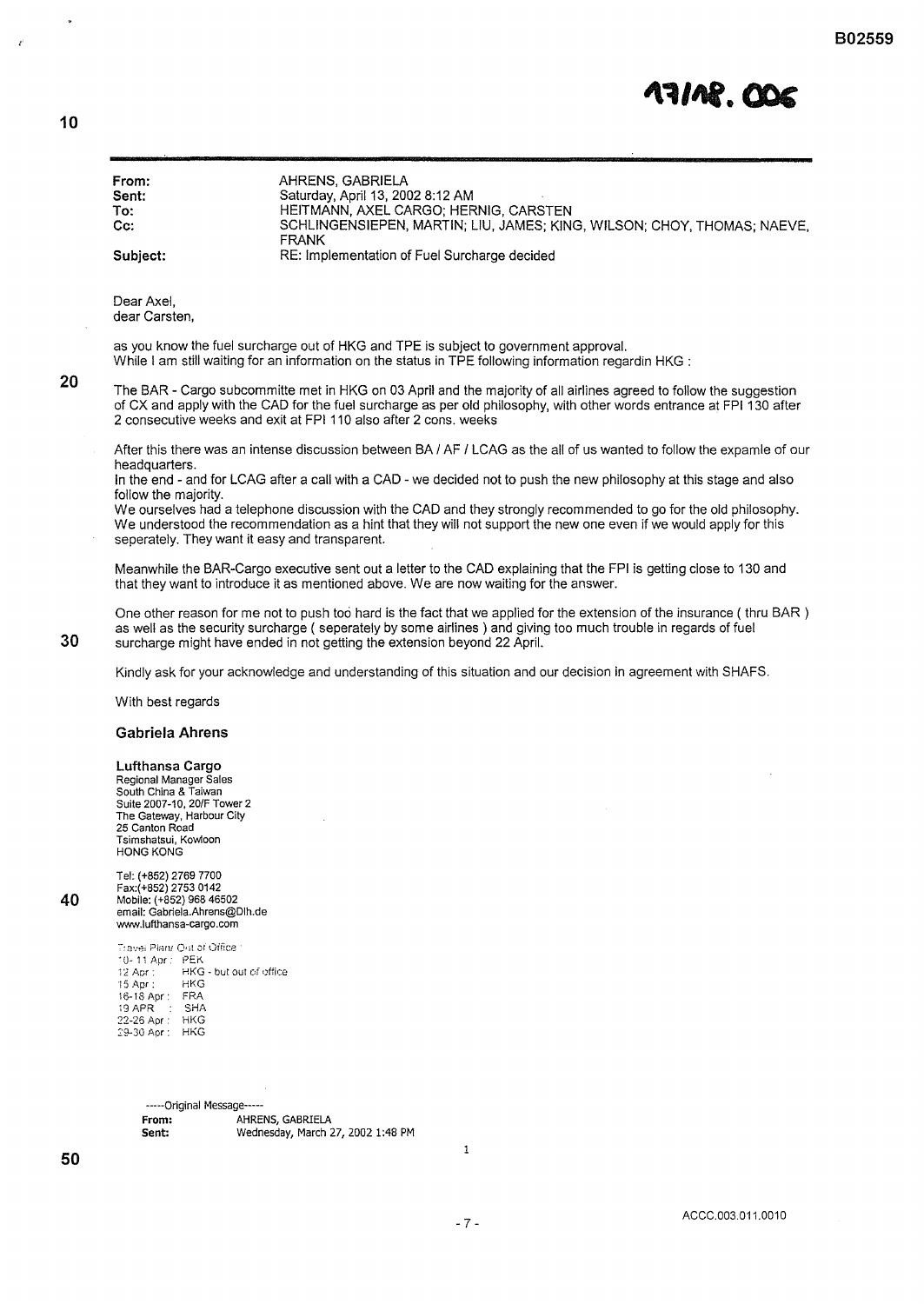#### **To: Cc: Subject:**  HEITMANN, AXEL CARGO; HERNIG, CARSTEN CHOY, THOMAS; NAEVE, FRANK RE: Implementation of Fuel Surcharge decided

Dear Axe!, dear Carsten,

I had a discussion this morning with CX regarding the implementation or Fuel Surcharge in Hong Kong The Board of our BAR- Cargo Subcommittee did not meet yet for the discussion of implementation- therefore LCAG will be on their own - maybe with the help of BA- to implement at this stage. The position of the BAR at the moment is to stick to the old regulation/ philosophy and apply for the fuel surcharge at a later stage They believe that it will be easier to get it thru with the CAD here in Hong Kong.

We therefore will apply after the easter holidays ( 08 Apr) for the auth for our new philosophy and hope we will get it thru.

Maybe time is even working for us and by that time the other airlines will apply as well...

**20**  Anyway- as soon as the go ahead comes from FRA to publish it, Thomas Choy will inform the market about our general implementation and inform the market as well that for Hong Kong the implementation is subject to government approval and we will adv the outcome later.

At this stage it is useless to send out the application due to the public holidays next week.

With best regards and happy easter

### **Gabriela Ahrens**

### **Lufthansa Cargo**

Regional Manager Sales South China & Taiwan Suite 2007-10, 20/F Tower 2 The Gateway, Harbour City 25 Canton Road Tsimshatsui, Kowloon HONG KONG

**30** 

**10** 

Tel: (+852) 2769 7700 Fax:(+852) 2753 0142 Mobile: (+852) 968 46502 email: Gabriela.Ahrens@Dih.de www.lufthansa-cargo.com

Travel Plani Oui of Office · 25-27 Mar HKG 28Mar- 08 Apr · Vacation - Happy E3ster '

| -----Original Message----- |                                                                                                         |
|----------------------------|---------------------------------------------------------------------------------------------------------|
| From:                      | HERNIG, CARSTEN                                                                                         |
| Sent:                      | Wednesday, March 27, 2002 12:04 PM                                                                      |
| To:                        | FALK, HENDRIK; KEARY, DAVID; KLETZKA, WERNER; MATTA, JOSEPH; TAKAHASHI, ATSUYA; ZUNKER, HERMANN;        |
|                            | GENDO, DEWI; JAIN, SHAILJA; KIM, CHUNGIUM; KONGCHANA, ISARAPORN; LEE, HELDIN; MOHAN, JEETENDRA;         |
|                            | RASHWAN, SALAH; SOGO, HIROSHI; ABBAS, ALI; AHRENS, GABRIELA; ARIAS, ALEJANDRO; BARBARA TUFTS (E-        |
|                            | mail); BILLY THAM (E-mail); BUHARY, SABRY; CHANDAN DUA (E-mail); CHOY, THOMAS; DARRYL MODELO (E-        |
|                            | mail): DILIP RANE (E-mail): DJOHAN RAZAK (E-mail): EDLYN HERBERT (E-mail): EDWIN LEE (E-mail): HUMAID,  |
|                            | ABDULLAH; IBRAHIM ALTWAY (E-mail); KING, WILSON; KONGCHANA, ISARAPORN (*): LE CROM, KARINE; LILEE       |
|                            | KUM (E-mail); MARTIN CHRISTENSEN (E-mail); MCDIARMID, WES; OLIVIA CASHIN (E-mail); PETER AVERY (E-      |
|                            | mail); PETER MOJEN (E-mail); RAJ RAO (E-mail); RATCHANEE THIRASAN (E-mail); RAYA GOROSPE (E-mail); RINA |
|                            | LEIWAKABESSY (E-mail); SHAH HARISH (E-mail); SHERAZI, ALI ASGHAR; SHJ TEAMMAILBOX FI (E-mail); TANAKA,  |
|                            | TOSHIYUKI (LCAG): WICHMANN, KAY; WORAWUT PAKDEESATTAYAPHONG (E-mail)                                    |
| Cc:                        | GOH, EDWARD: SCHLINGENSIEPEN, MARTIN                                                                    |
| Subject:                   | Implementation of Fuel Surcharge decided                                                                |
| Importance:                | High                                                                                                    |

### Dear friends,

the Fuel Surcharge is back as you can see in below email. This is internal information only. As per current status, we have not received any drafted letters for communication to the customers. We will do all possible to get the necessary information tools before the end of today's Asian working day and will distribute it accdly to you.

**40**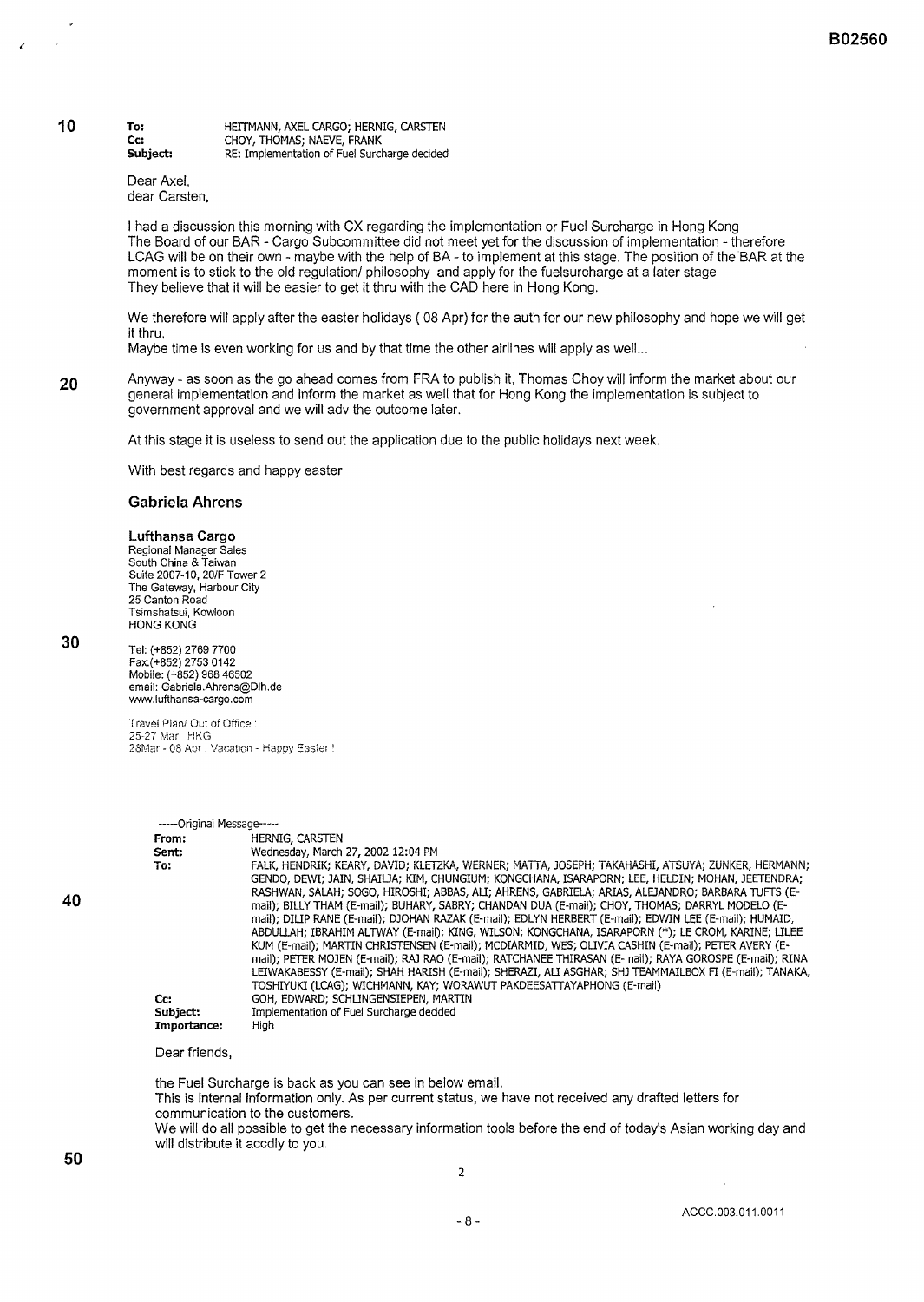### Best regards **Carsten**

### **Carsten Hernig**

Lufthansa Cargo AG Manager Sales Planning and Steering Area Management Asia/Pacific (SIN F/S4-S) 390 Orchard Road, Palais Renaissance #08-01 Singapore 238871 Tel +65 68355806 Mobile +65 97880762 Fax +65 63338377

Travel Plans

28MAR-21APR annual Family vacation in Germany 23-24 APR: SIN F/54 Meeting 6(7MAY: FRA

### **20**

**30** 

**10** 

J.

ź

-----Original Message-----<br>From: ACKE

**MARCUS Subject:** FPI 22 Mar 02 Importance:

**From: ACKERMANN, LAURA**<br> **Sent: Tuesday, March 26, 2 Sent:** Tuesday, March 26, 2002 11:26 PM<br>To: HEITMANN, AXEL CARGO; PERSSON **To:** HEITMANN, AXEL CARGO; PERSSON, BO; BECKER, CHRISTIAN; BURGO, DIEGO; SEIDL, DIETRICH; BAlZER, ECKHARDT; ENGELHARDT, HANS-JUERGEN F/51; EISENAECHER, HARALD; GC, HHN TEAMLEITER/IN; WINKELBAUER, LARS; GENDO, DEW!; MARTIN, WOLFRAM; HERNIG, CARSTEN; BRENNER, ECKHARD; ZAECH,

Dear colleagues,

Here is the latest Fuel Price Index for the week ending:

22 Feb 2002 121 64.33 US cents/gallon

The intranet (http://lww.lcag.fra.dlh.de/frafv/fvp/p/) and internet (http://www.lhcargo.com Link:TooiBox, Fuel Index) will be updated shortly.

This is the second week that the FPI was over 115 (117 last week).

**According to the new methodology, we will re-enter the market worldwide with a Fuel Surcharge of EUR 0.05/kg Actual Weight (or equivalent in local currency), effective 15 April 2002.** 

**The press release will be issued on Thursday, 28 March 2002.** 

**For more information regarding the methodology, please see the F/MY intranet page**  (http://lww.lcaq.fra.dlh.de/frafv/fvp/p/).

### Best regards,

**Laura Ackermann Pricing Manager Lufthansa Cargo AG**  FRA F/MY *E9* Gebaude 451, Raum 3.474

Flughafen Frankfurt 60546 Frankfurt am Main **Germany 2** +49/(0)69/696-93147<br>**Fax:** +49/(0)69/696-94560 Fax: +49/{0)69/696-94560

i8l mailto:laura.ackermann@dlh.de

Internet: www.lufthansa-cargo.com

Upcornina Out of Office Dates: 29 March 2002- 2 April 2002